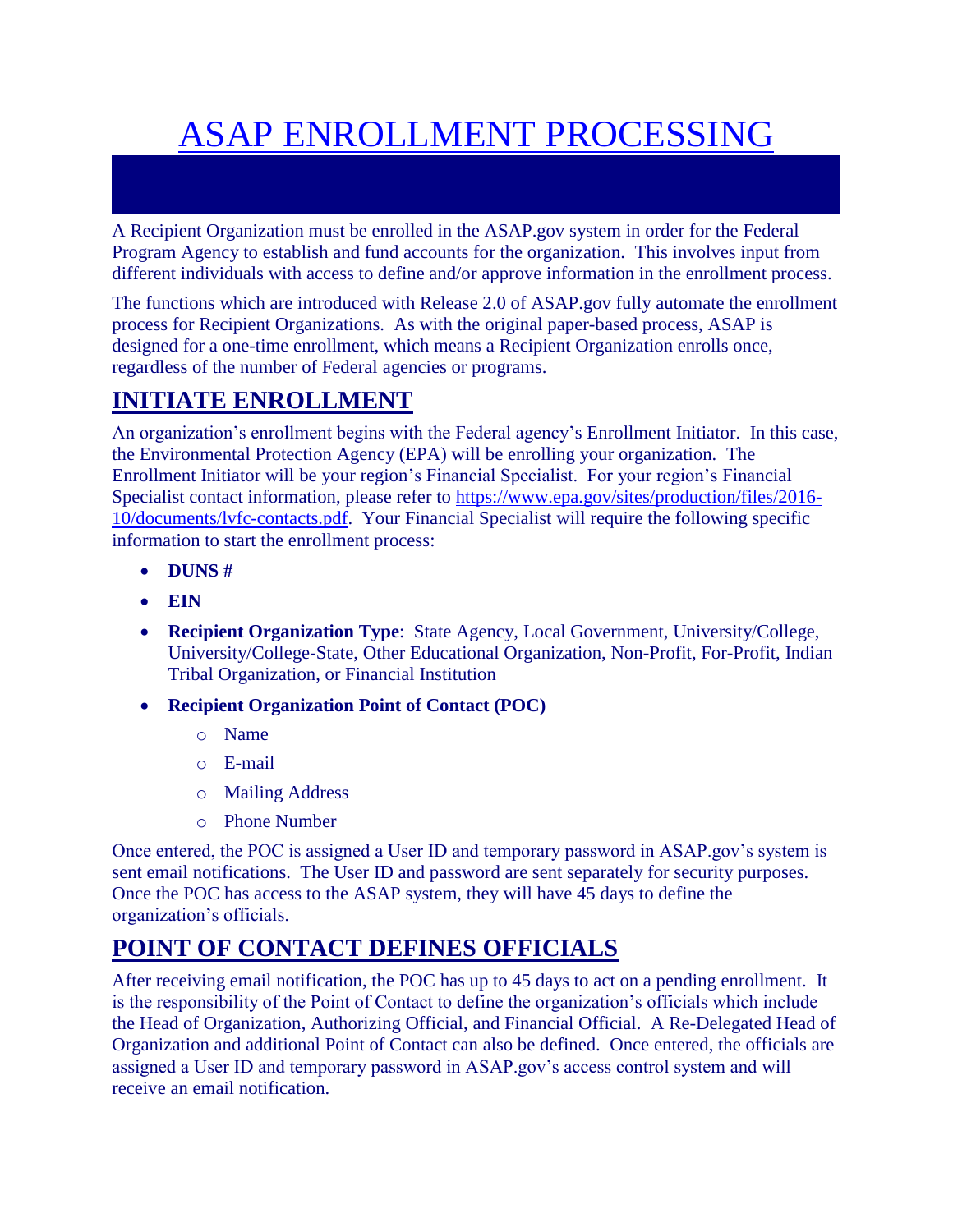Upon initial entry, the POC must accept the role before proceeding. If not accepted, the Enrollment Initiator/Financial Specialist is notified, and corrections made or a new POC defined.

The POC can add and modify officials at any point during or following an organization's enrollment process.

For more on Point of Contact procedures, click the following links:

[POC Adds Officials for New Organization](https://www.asap.gov/ASAPGovHelp_508Project/enrollment/poc_defines_officials/poc_defines_officials_add/procedures_poc_defines_officials_add.htm)

[POC Modifies Officials for New Organization](https://www.asap.gov/ASAPGovHelp_508Project/enrollment/poc_defines_officials/poc_defines_officials_modify_delete/procedures_poc_defines_officials_modify_delete.htm)

[POC Adds Officials for Enrolled Organization](https://www.asap.gov/ASAPGovHelp_508Project/enrollment/poc_modifies_officials/poc_modifies_officials_add/procedures_poc_modifies_officials_add.htm)

[POC Modifies Officials for Enrolled Organization](https://www.asap.gov/ASAPGovHelp_508Project/enrollment/poc_modifies_officials/poc_modifies_officials_modify_delete/procedures_poc_modifies_officials_modify_delete.htm)

[POC Replaces Head of Organization](https://www.asap.gov/ASAPGovHelp_508Project/enrollment/poc_replaces_head_of_organization/procedures_poc_replaces_head_of_organization.htm)

### **HEAD OF ORGANIZATION APPROVES OFFICIALS**

After receiving email notification, the Head of Organization (HOO) has up to 45 days to act on a pending enrollment. The Head of Organization is the top management official who establishes the authority for the organization to use ASAP.gov. This is done by approving the Authorizing Official and Financial Official and, if entered by the POC, the Re-Delegated Head of Organization. The HOO can also add or modify officials when the organization is pending enrollment. Once an organization is enrolled, the HOO can only approve officials.

If the HOO chooses, a Re-Delegated Head of Organization (RHOO) can assume the responsibility for approving officials at the time of enrollment or for managing changes to officials in the future. To do so, the HOO needs to approve or enter/approve the RHOO.

Whether the organization is pending enrollment or active, all new and modified officials must be approved, if entered by the POC, before the changes go into effect. Once approved, the officials are sent email notifications. As with the previous roles, their User IDs and passwords are sent in separate emails for security purposes.

For more on Head of Organization/Re-Delegated Head of Organization procedures, click the following links:

[HOO/RHOO Approves Officials](https://www.asap.gov/ASAPGovHelp_508Project/enrollment/hoo_approves_modifies_officials/hoo_approves_officials/procedures_hoo_aproves_officials.htm)

[HOO/RHOO Modifies Officials \(Add\)](https://www.asap.gov/ASAPGovHelp_508Project/enrollment/hoo_approves_modifies_officials/hoo_modifies_officials/procedures_hoo_modifies_officials.htm)

#### **AUTHORIZING OFFICIAL DEFINES USERS AND ROLES**

Before an organization can become active, the Authorizing Official (AO) must complete the organization's enrollment profile and name the organization's users. After receiving email notification, the AO has up to 45 days to define the Recipient profile. This involves reviewing the prepopulated data, making changes, if applicable, and submitting. This step must be completed before naming the organization's users and their roles in ASAP.gov.

The organization users are responsible for the day to day operations for the organization. At least one user with the role of Payment Requestor must be named for a Recipient Organization. The Payment Requestor is the individual that will be requesting funds on behalf of the organization.

The AO can add and modify users at any point during or following an Organization's enrollment process.